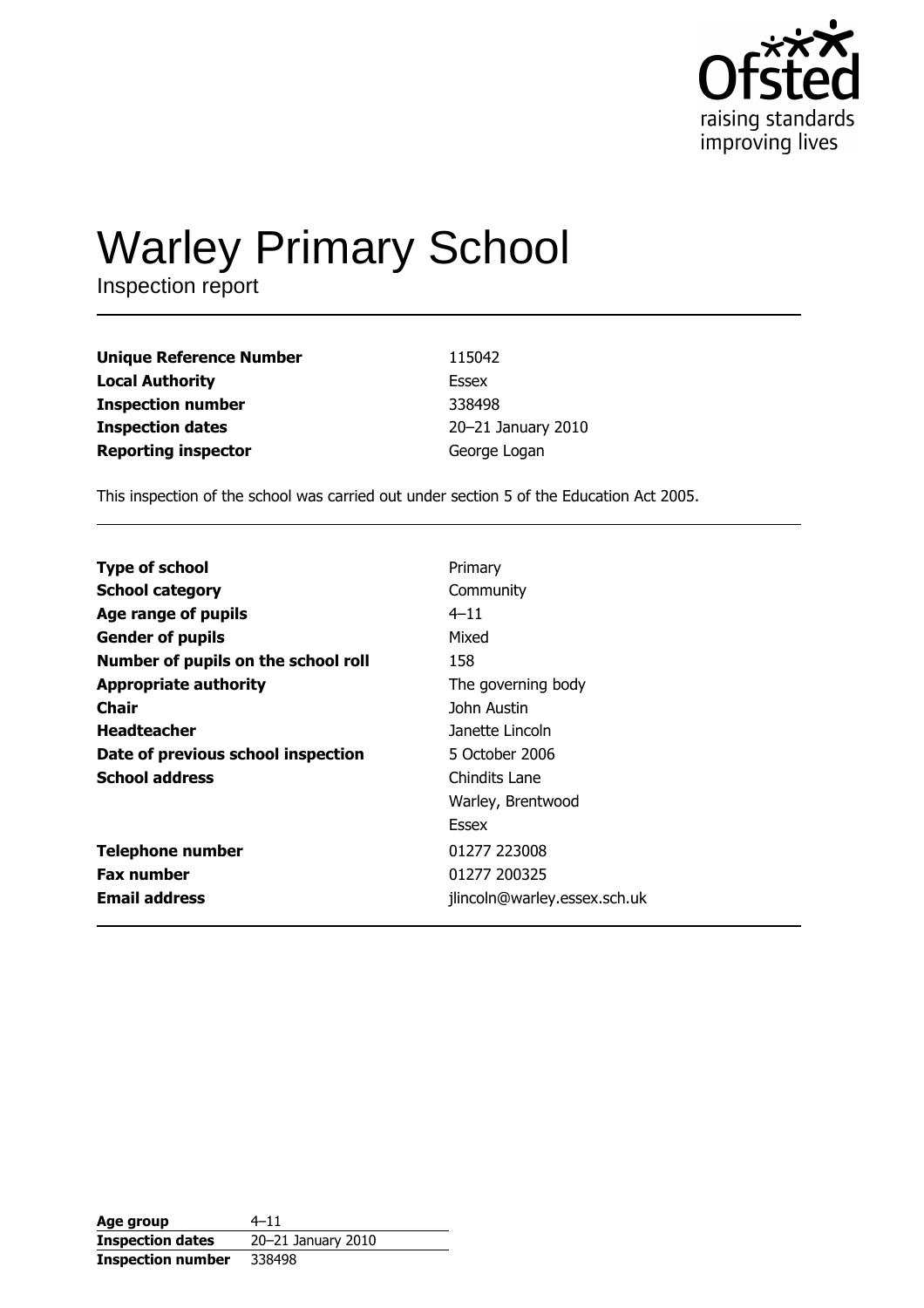The Office for Standards in Education, Children's Services and Skills (Ofsted) regulates and inspects to achieve excellence in the care of children and young people, and in education and skills for learners of all ages. It regulates and inspects childcare and children's social care, and inspects the Children and Family Court Advisory Support Service (Cafcass), schools, colleges, initial teacher training, work-based learning and skills training, adult and community learning, and education and training in prisons and other secure establishments. It rates council children's services, and inspects services for looked after children, safequarding and child protection.

Further copies of this report are obtainable from the school. Under the Education Act 2005, the school must provide a copy of this report free of charge to certain categories of people. A charge not exceeding the full cost of reproduction may be made for any other copies supplied.

If you would like a copy of this document in a different format, such as large print or Braille, please telephone 08456 404045, or email enquiries@ofsted.gov.uk.

You may copy all or parts of this document for non-commercial educational purposes, as long as you give details of the source and date of publication and do not alter the documentation in any way.

Royal Exchange Buildings St Ann's Square Manchester M2 7LA T: 08456 404045 Textphone: 0161 618 8524 E: enquiries@ofsted.gov.uk W: www.ofsted.gov.uk © Crown copyright 2010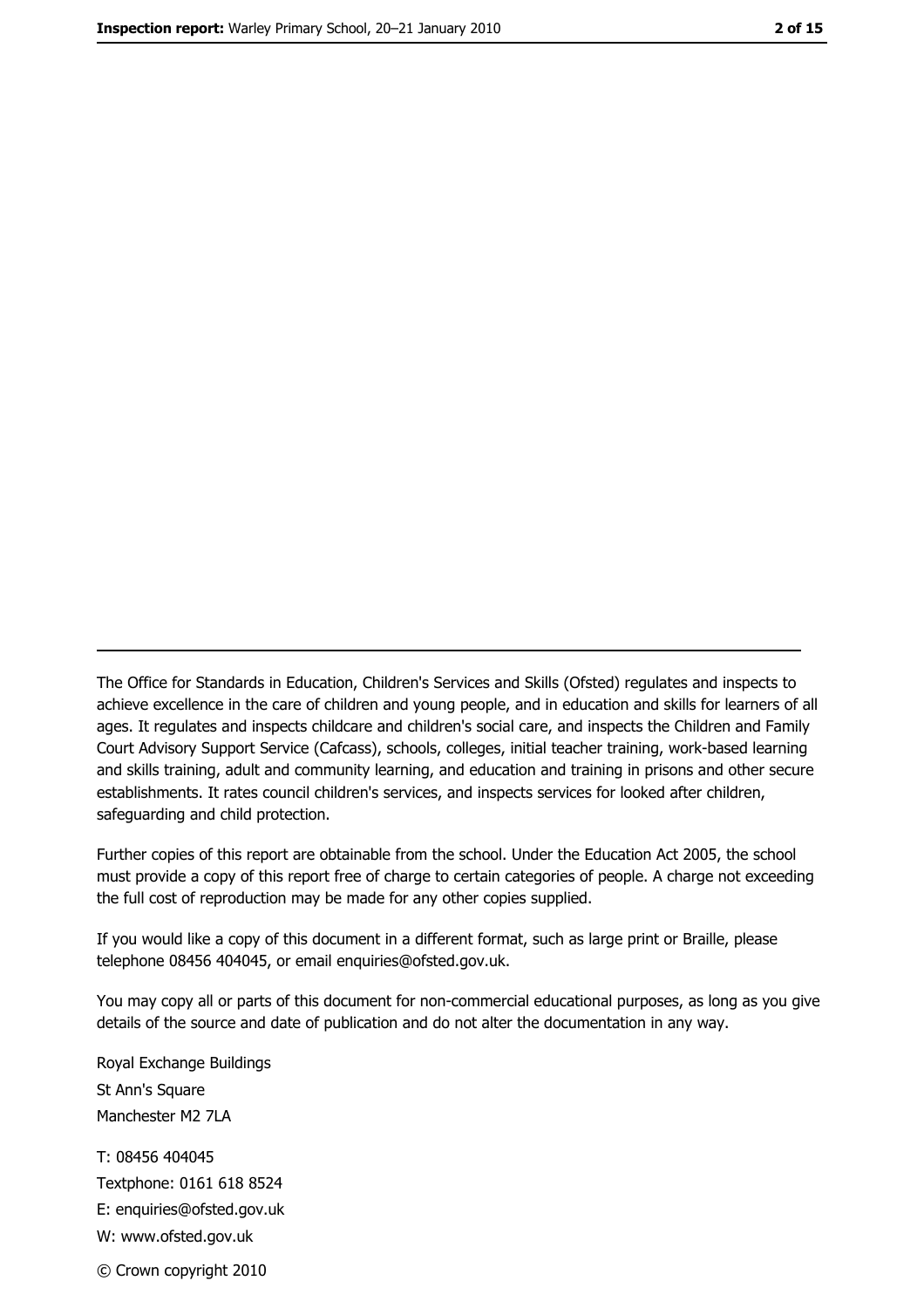# **Introduction**

This inspection was carried out by three additional inspectors. The inspectors spent around half their time looking at pupils' learning, visiting 14 lessons taught by six different staff. They also held meetings with the Chair of the Governing Body, staff and pupils. They observed the school's work, and looked at pupils' written work, records of their progress, lesson planning, playtime activities and the school's self-evaluation documents, including records of teaching and the main improvement plan. Inspection questionnaires were received from pupils, staff and from 81 parents and carers.

The inspection team reviewed many aspects of the school's work. It looked in detail at the following:

- how well pupils make progress through the school, particularly in the Early Years  $\blacksquare$ Foundation Stage and in Years 3 to 6
- the school's success in raising standards in mathematics and science  $\blacksquare$
- the consistency and impact of the teaching and how well staff use assessment to  $\blacksquare$ plan work for pupils at the right level
- the effectiveness of school leaders, including senior leaders, middle managers and  $\blacksquare$ governors in promoting higher standards and improved progress by pupils.

# Information about the school

This is a smaller-than-average primary school. The pupils are predominantly White British and almost all speak English as their first language. The proportion of pupils entitled to free school meals is slightly lower than in most schools. The proportion of pupils with special educational needs and/or disabilities is slightly above average. Of these, the majority have moderate learning difficulties or behavioural, emotional and social development issues. Most children join the Early Years Foundation Stage in the Reception class. Though fully staffed at present, the school experiences considerable difficulty in recruiting suitable teaching staff and instability in staffing, including staff absence, has affected several classes in recent terms. There is also a relatively high level of pupil mobility, particularly at the end of Year 2 and in Years 5 and 6. Although now finally resolved, the ingress of water following heavy rainfall during roof replacement works caused extensive damage to the premises and resources, and disruption to the school's work, in the summer of 2009.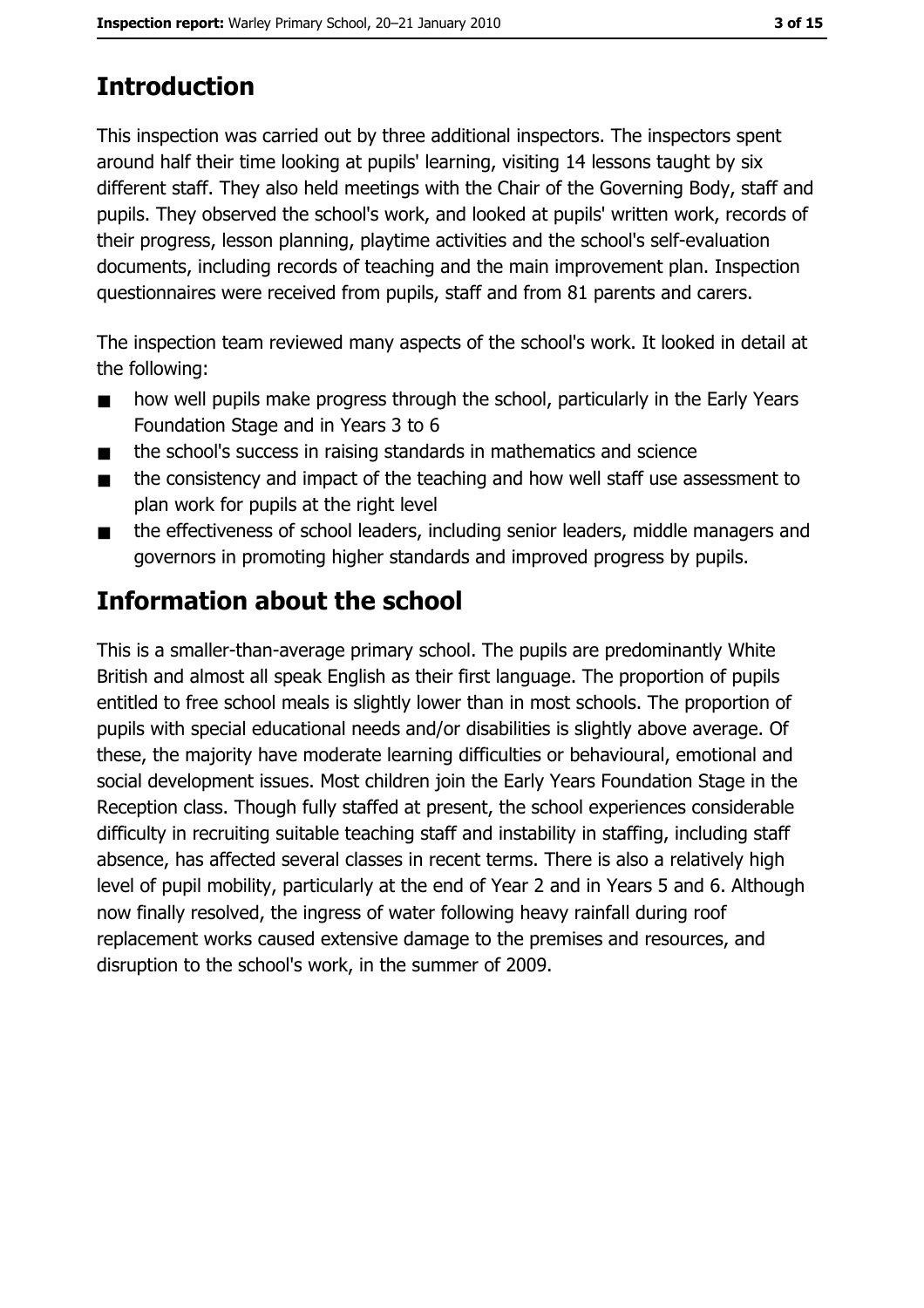# **Inspection judgements**

# Overall effectiveness: how good is the school?

### The school's capacity for sustained improvement

### **Main findings**

In many respects, Warley Primary School has improved significantly in the last four years. Although it varies from year to year, attainment has risen. Parents recognise that the school is very committed to the well-being and personal development of its pupils. Consequently, pupils enjoy school very much, attend often and feel extremely safe. Pupils are gregarious, with outstanding social skills, have very good attitudes to learning, work diligently and behave well. They have a good understanding of healthy lifestyles, supported by their awareness of proper diet and access to frequent opportunities to exercise and stay fit.

Currently, older pupils make good progress because teaching provides most challenge in those years. However, this has not always been the case. Difficulties in appointing staff, staff absence and variations between cohorts mean that the impact of teaching, and consequently pupils' progress and attainment, vary considerably. Able pupils are not always challenged sufficiently. Some weaknesses in assessment and planning constrain the progress of Reception children. The pace of learning, though still satisfactory, picks up in Years 1 and 2 and standards at the end of Year 2 have risen steadily. The good curriculum enables pupils to build research and independent learning skills as well as securing sound basic skills in literacy and numeracy. The additional opportunities it offers enrich pupils' life experiences well and contribute to their good personal development.

Teachers use many aspects of assessment well to check learning and to plan lessons. The analysis of data is rigorous and teachers' marking of written work is extremely thorough, providing clear guidance as to how pupils could improve. However, while individual targets for improvement are in place, their use is inconsistent, thus restricting their impact on progress.

The headteacher provides effective leadership in the face of many challenges. Self-evaluation is realistic. Incisive action is taken to tackle weaknesses. The monitoring and improvement of teaching and learning ensure mostly good progress in the majority of lessons. The engagement with partner institutions, particularly the joint working with neighbouring special and secondary schools, is a strength. Given the underlying progress since the previous inspection and the determination and resourcefulness of the leadership team, the school has good capacity for improvement.

## What does the school need to do to improve further?

Ensure that children make more rapid progress in the Early Years Foundation Stage through:

 $\overline{2}$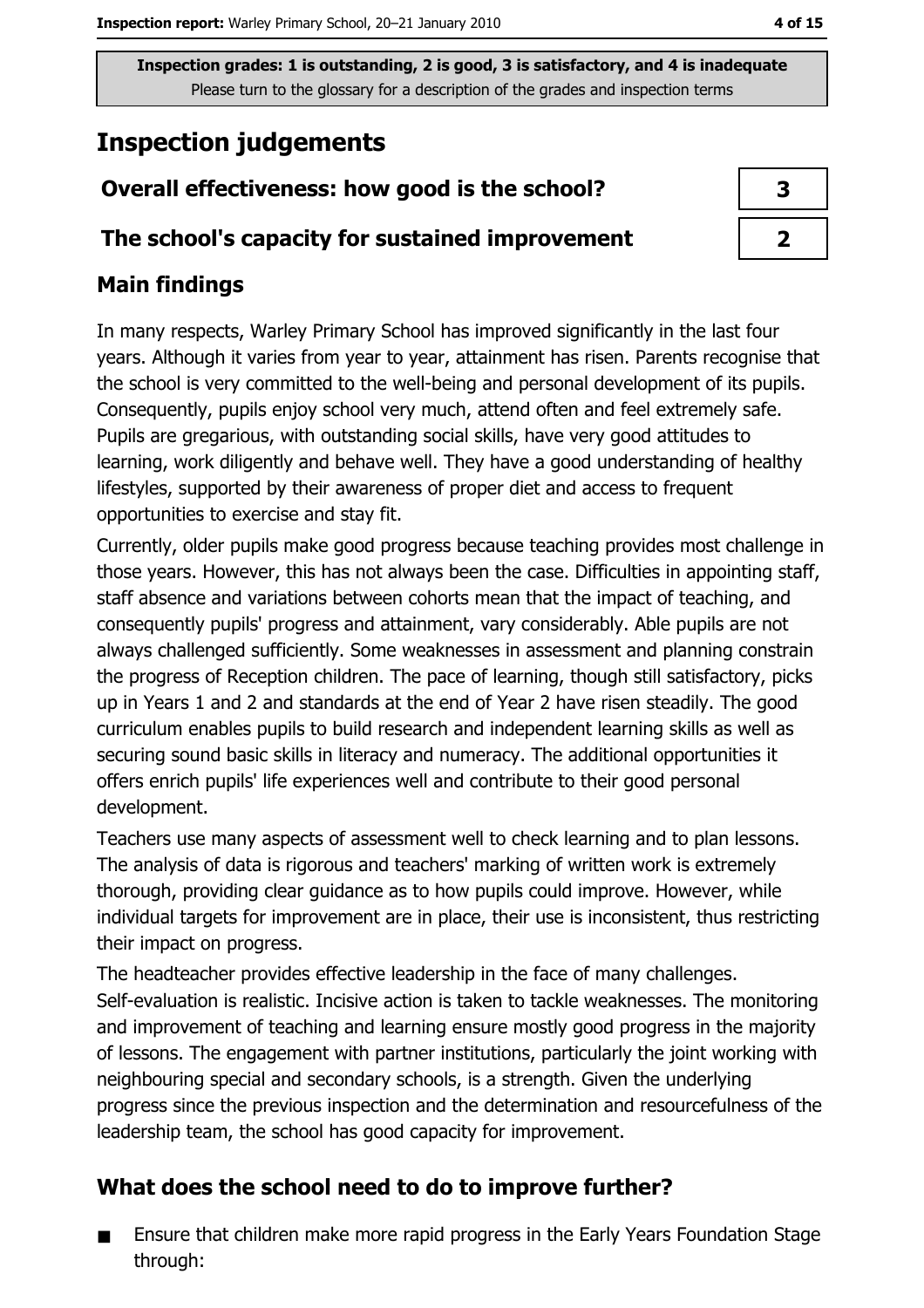- more rigorous monitoring, recording and evaluation of their learning and progress
- providing activities which are more consistently matched to the needs of individual children.
- Ensure that individual learning targets are implemented more consistently and effectively in order to support more consistent progress.
- Support able and higher attaining pupils more effectively so that they achieve consistently well across the school.
- About 40 per cent of the schools whose overall effectiveness is judged satisfactory may receive a monitoring visit by an Ofsted inspector before their next Section 5 inspection.

### **Outcomes for individuals and groups of pupils**

Across the school, pupils build satisfactorily on their previous learning and their attainment is broadly average by the end of Year 6. However, the pattern of both progress and attainment varies considerably from year to year, depending on the characteristics of the group and the deployment of teachers. Although Year 6 pupils did not make enough progress in 2009, the picture is much better this year. Progress across Years 3 to 6 is currently good, as a result of consistently challenging teaching. Progress in Years 1 and 2 is not so rapid at present and attainment at the end of Year 2 has varied from below average in 2008 to well above average in 2009. Taken overall, it is securely average. Across the school, progress is satisfactory for all groups of pupils, such as those entitled to free school meals and those with additional learning needs. The school constantly evaluates the impact of additional support to ensure that it remains effective. It accurately recognises that able pupils did not attain well at the end of Year 6 in 2009.

In lessons, pupils demonstrate a secure command of English and mathematics skills. In a very successful Year 6 mathematics lesson on multi-step problems, pupils responded very well to rigorous questioning, the brisk pace, strict time limits and challenging group tasks. This approach helped move learning on rapidly. Though a little passive, Year 3 and 4 pupils were challenged by the analysis of complex and compound sentences and showed a mature, thoughtful response in discussing texts. Pupils' topic books offer good examples of extended writing in history, geography and religious education. Pupils enjoy their successes in physical education and dance and there is evidence of sensitive and mature art work across the school.

The school's positive ethos leads to a strong sense of inclusiveness, commitment to the school community and consideration for others. Pupils feel valued as individuals and this significantly increases their enjoyment of their education and their sense of self-worth. The school council provides a good forum for pupils' views, supporting the development of good social and leadership skills. Pupils feel that they get really good guidance on how to keep themselves safe and that they are listened to. As a result, they have great confidence in the adults around them.

3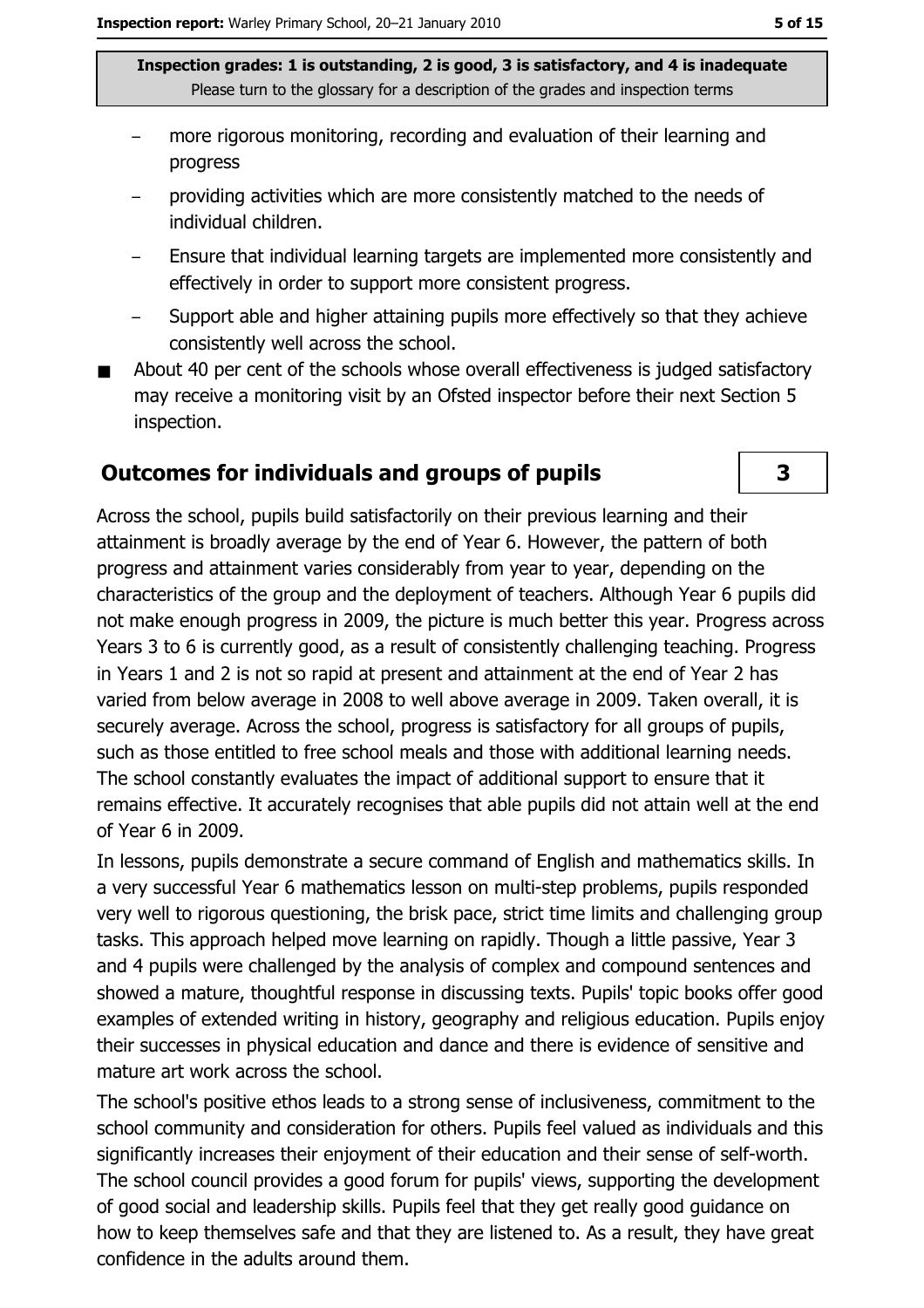These are the grades for pupils' outcomes

| Pupils' achievement and the extent to which they enjoy their learning                                                     |   |
|---------------------------------------------------------------------------------------------------------------------------|---|
| Taking into account:<br>Pupils' attainment <sup>1</sup>                                                                   | 3 |
| The quality of pupils' learning and their progress                                                                        | 3 |
| The quality of learning for pupils with special educational needs and/or<br>disabilities and their progress               | 3 |
| The extent to which pupils feel safe                                                                                      |   |
| <b>Pupils' behaviour</b>                                                                                                  |   |
| The extent to which pupils adopt healthy lifestyles                                                                       |   |
| The extent to which pupils contribute to the school and wider community                                                   |   |
| The extent to which pupils develop workplace and other skills that will<br>contribute to their future economic well-being |   |
| Taking into account:<br>Pupils' attendance <sup>1</sup>                                                                   |   |
| The extent of pupils' spiritual, moral, social and cultural development                                                   |   |

#### How effective is the provision?

Staff work closely as a team, planning collaboratively and sharing good practice. Currently, teaching and progress are most effective in Years 3 to 6, where most lessons were good, with some outstanding practice. The profile is not so strong elsewhere, where pace and expectation are less consistent. Teachers effectively promote opportunities for pupils to work independently, to carry out research and make decisions. For example, virtually no worksheets are used in science. As a result, pupils develop good skills in organising and recording their work. Effective behaviour management strategies underpin a positive environment for learning. Teaching assistants are well deployed to support learners, particularly those with additional learning needs. Other than in the Early Years Foundation Stage, assessment is a strength. Some aspects, particularly oral feedback and the rigorous, developmental marking, strongly promote pupils' progress. Self-evaluation by pupils was evident in several lessons. However, while individual targets exist, they are not implemented consistently. Consequently, they make a restricted contribution to pupils' learning. The curriculum has strengths and drives rising standards in Years 3 to 6 at present. It is

The grades for attainment and attendance are: 1 is high; 2 is above average; 3 is broadly average; and 4 is low.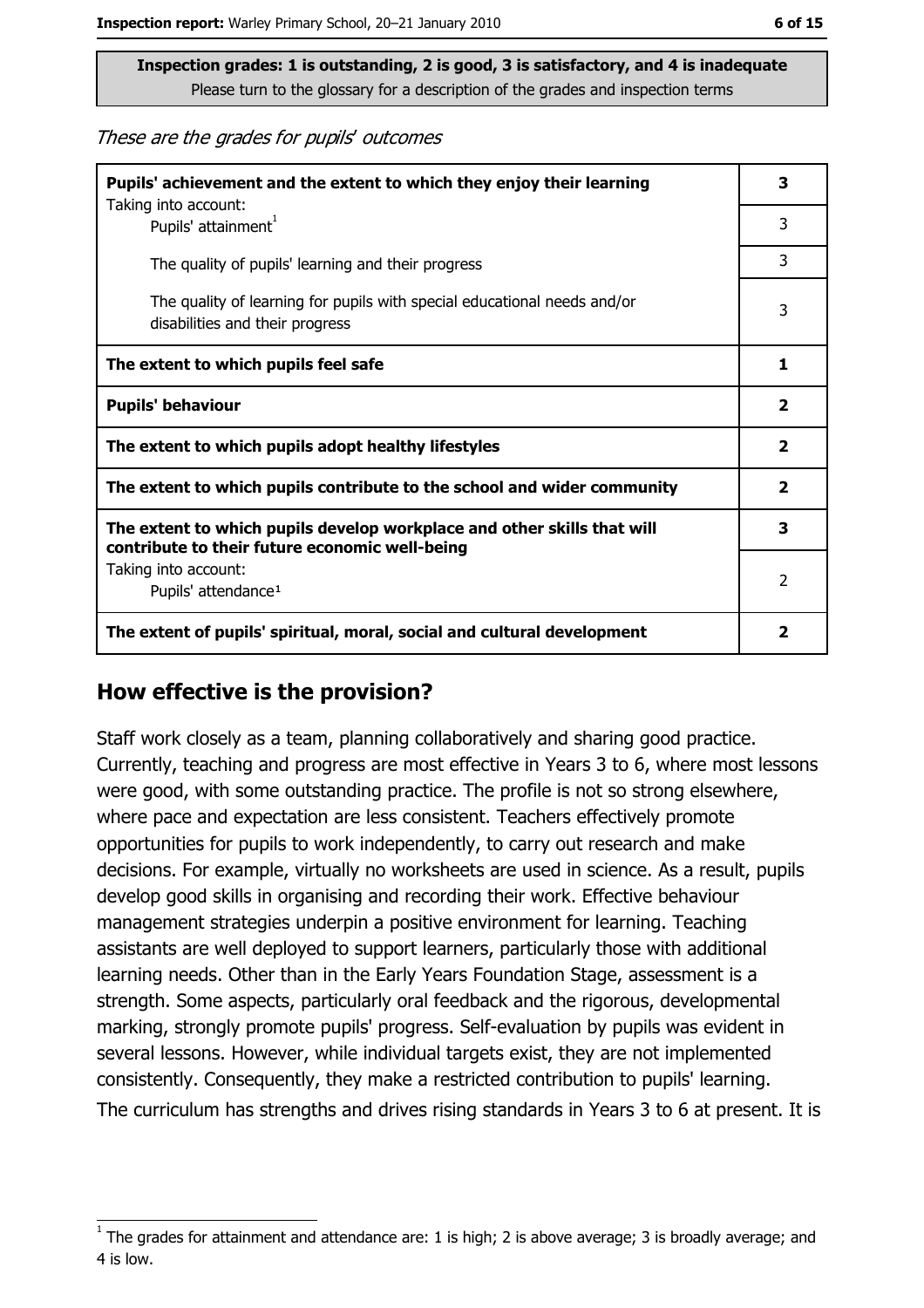strongly focused on embedding key skills in literacy and numeracy, with a current emphasis upon writing and spelling. Alongside discrete subject teaching, the school has developed a range of themes, based on core literary texts or aspects of history or geography. Supported by high-quality information and communication technology provision, these contribute well to the development of thinking and research skills. The Early Years Foundation Stage curriculum does not, however, challenge children so effectively and this constrains their progress. Small group interventions in Years 1 to 6 are precisely targeted on pupils' specific needs. Good provision for personal, social, health and citizenship education, the wide range of visits and visitors, school productions, residential visits and extensive extra-curricular provision all impact strongly on pupils' good personal development.

Staff have a very good awareness of children's needs and the school shows good commitment to pupils and families. It works well with outside agencies to support the health, social or behavioural needs of pupils whose circumstances make them vulnerable. The school has effective strategies to sustain good attendance.

#### These are the grades for the quality of provision

| The quality of teaching                                                                                    |  |
|------------------------------------------------------------------------------------------------------------|--|
| Taking into account:<br>The use of assessment to support learning                                          |  |
| The extent to which the curriculum meets pupils' needs, including, where<br>relevant, through partnerships |  |
| The effectiveness of care, guidance and support                                                            |  |

### How effective are leadership and management?

Senior leaders have a clear perception of the school's strengths and areas for development. They have a strong shared commitment to the continued improvement of the school and successfully communicate this ambition to the school community. A close engagement with its community and a resolute commitment to pupils' personal development underpin the school's work. Though variable, standards have, overall, risen since the last inspection, particularly in mathematics and science. However, a range of factors, largely outside the school's control, have had a major impact on outcomes. That said, effective systems are in place to ensure that the school runs smoothly. The headteacher has relentlessly tackled and resolved past underperformance in teaching. Though new, middle managers have accurately evaluated their subjects and are now well-placed to support colleagues.

The governing body is very supportive. Although not so well informed on pupils' performance, governors understand the school's strengths well and are closely involved in shaping its future direction. They ensure that statutory requirements are met, including the good procedures for safeguarding pupils. Roles and responsibilities in relation to safequarding are clearly defined. Potential discrimination is tackled resolutely.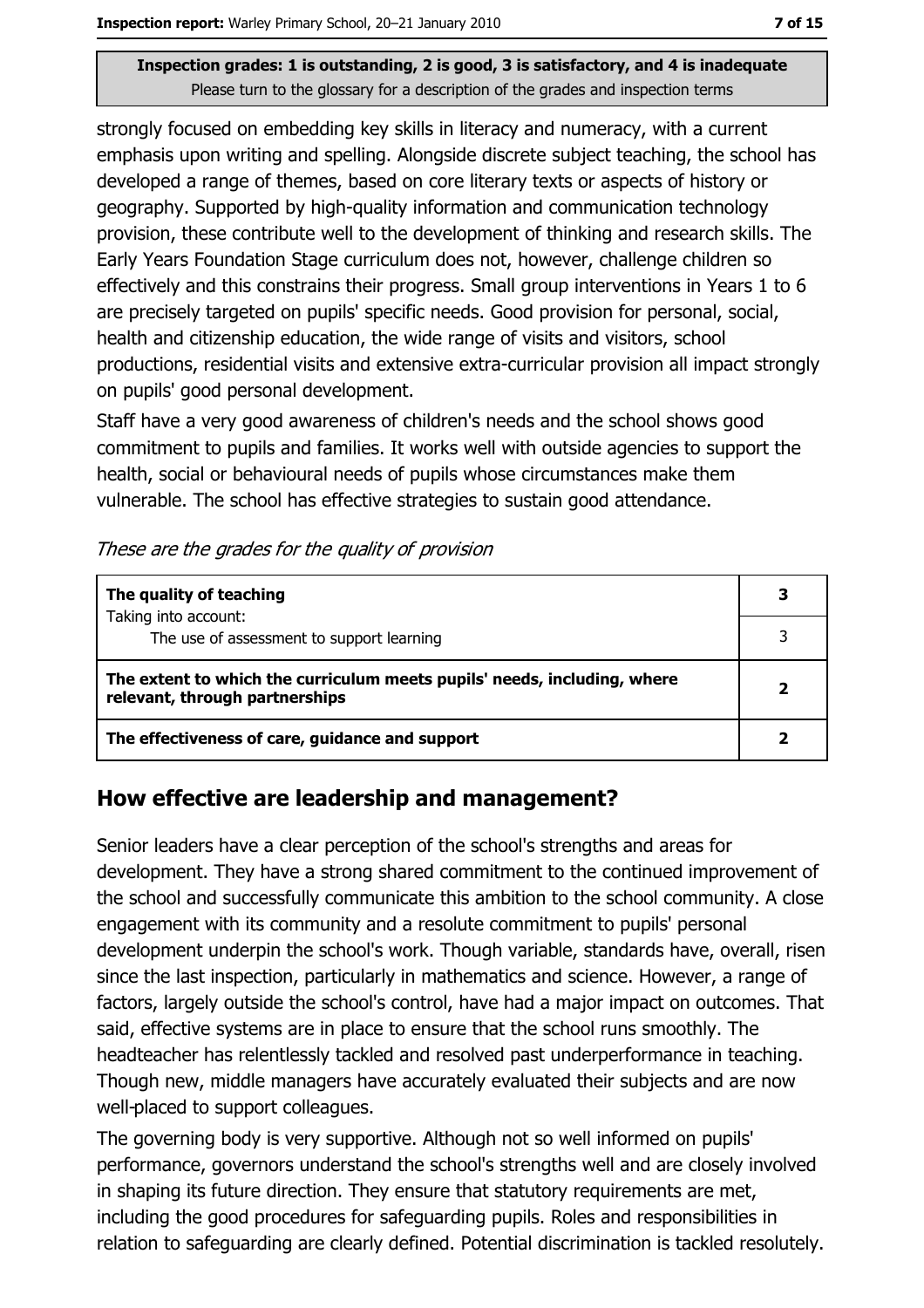Equality of opportunity is promoted satisfactorily through rigorous evaluation of the performance of all groups to ensure that provision meets their needs. The school promotes community cohesion satisfactorily. However, while there is good involvement with local issues and emerging global links, mainly with Ghana, pupils have fewer opportunities to engage with the diverse cultures typical of contemporary Britain.

These are the grades for leadership and management

| The effectiveness of leadership and management in embedding ambition and<br>driving improvement                                                                     | 2                       |
|---------------------------------------------------------------------------------------------------------------------------------------------------------------------|-------------------------|
| Taking into account:<br>The leadership and management of teaching and learning                                                                                      | 3                       |
| The effectiveness of the governing body in challenging and supporting the<br>school so that weaknesses are tackled decisively and statutory responsibilities<br>met | 3                       |
| The effectiveness of the school's engagement with parents and carers                                                                                                | $\overline{\mathbf{2}}$ |
| The effectiveness of partnerships in promoting learning and well-being                                                                                              | 2                       |
| The effectiveness with which the school promotes equality of opportunity and<br>tackles discrimination                                                              | 3                       |
| The effectiveness of safeguarding procedures                                                                                                                        | $\overline{\mathbf{2}}$ |
| The effectiveness with which the school promotes community cohesion                                                                                                 | 3                       |
| The effectiveness with which the school deploys resources to achieve<br>value for money                                                                             | 3                       |

# **Early Years Foundation Stage**

Although there is some variation, children generally enter Reception with skills and knowledge that are slightly below the levels expected for their age, especially in language and mathematics. They settle quickly because of good induction arrangements and sensitive adult support. Children are well cared for and have good relationships with staff. They play together confidently, feel safe and secure, move freely between activities and, though excitable at times, mostly behave well. While attainment is around the expected level by the end of Reception, indicating satisfactory progress, some aspects of personal and social development and of mathematical development are not so strong. However, progress in the knowledge of sounds and letters and in writing is good, because of the systematic way in which they are taught. In other areas, teaching does not always provide sufficient pace or challenge for more able pupils and this constrains their progress. In some lessons, such as a physical education session involving beanbags, it is not always clear what children are expected to achieve. Children access the well-resourced outdoor learning opportunities frequently and these complement indoor learning well. Leadership and management are satisfactory in most respects. However, the observation and assessment of children's learning does not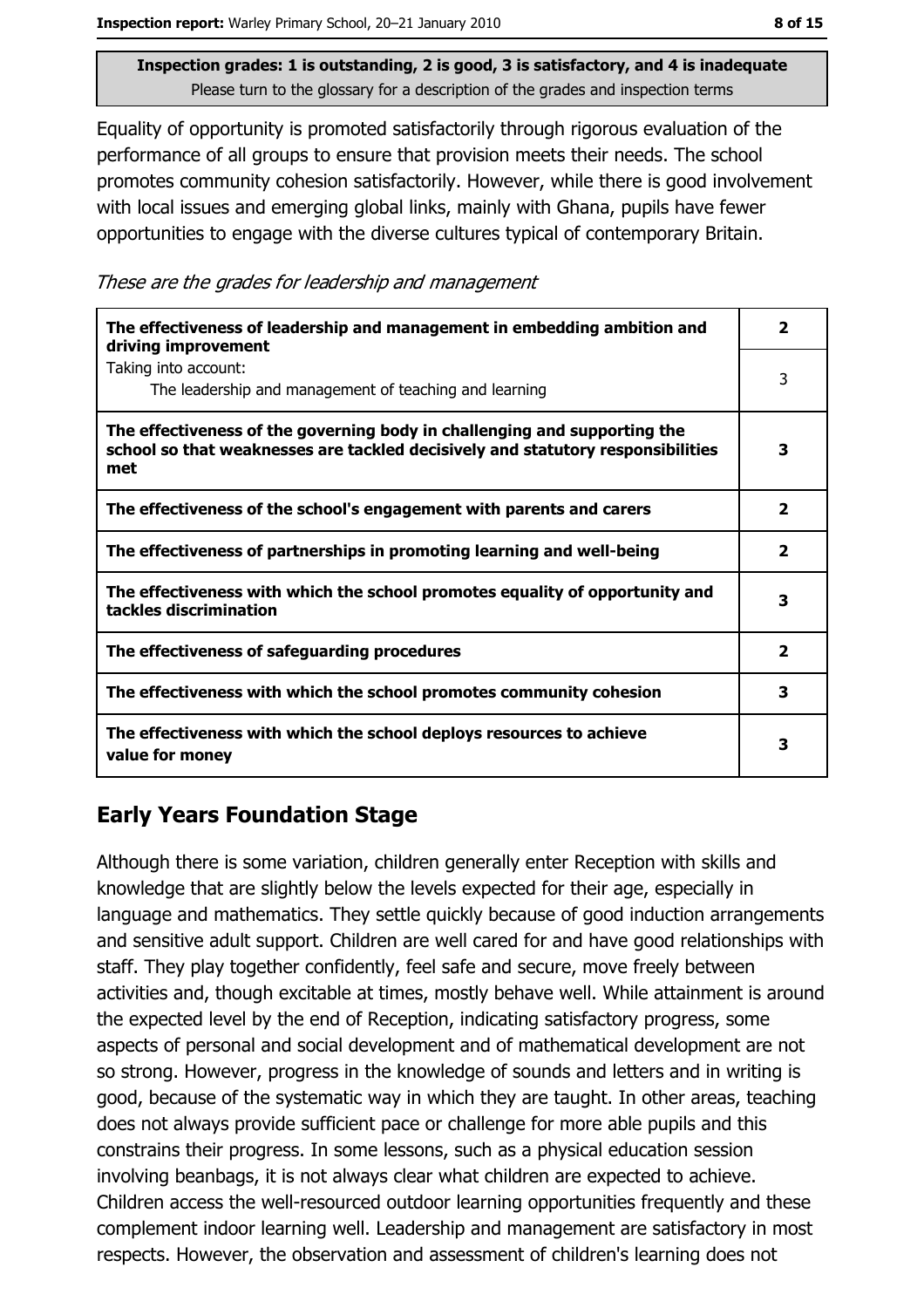always track progress with sufficient rigour. This has an impact on planning and the pace at which children progress.

These are the grades for the Early Years Foundation Stage

| <b>Overall effectiveness of the Early Years Foundation Stage</b>                             |   |
|----------------------------------------------------------------------------------------------|---|
| Taking into account:                                                                         |   |
| Outcomes for children in the Early Years Foundation Stage                                    |   |
| The quality of provision in the Early Years Foundation Stage                                 |   |
| The effectiveness of leadership and management of the Early Years<br><b>Foundation Stage</b> | 3 |

#### **Views of parents and carers**

Of those parents and carers who responded to the questionnaire, most are very pleased with the school. One parent said 'The care my child receives in this very nurturing environment is remarkable. Children are valued here for themselves, not merely as a percentage.' Typically, parents and carers appreciate the easy access to staff, the motivating curriculum and the good care - particularly those with additional learning needs. Several parents and carers are very pleased with the new Breakfast and After-School clubs. Less affirmative comments included concerns around staff turnover and mixed year classes, pupils' behaviour, the support for able pupils and supervision of pupils at the end of the day. The inspection team considered all points carefully. The school is familiar with the issues raised and is committed to improving matters where possible. Behaviour seen during the inspection was never less than good - and was often outstanding. There are clear procedures, seen in operation, for the supervision of pupils as they leave school. Although provision is better at present, inconsistencies in teaching have affected the progress of able pupils. The inspection team shares parents' and carers' views that this is an area for improvement. Overall, the consensus suggests that this is a very caring school where pupils are well supported. Inspection findings mostly endorse parents' and carers' positive views.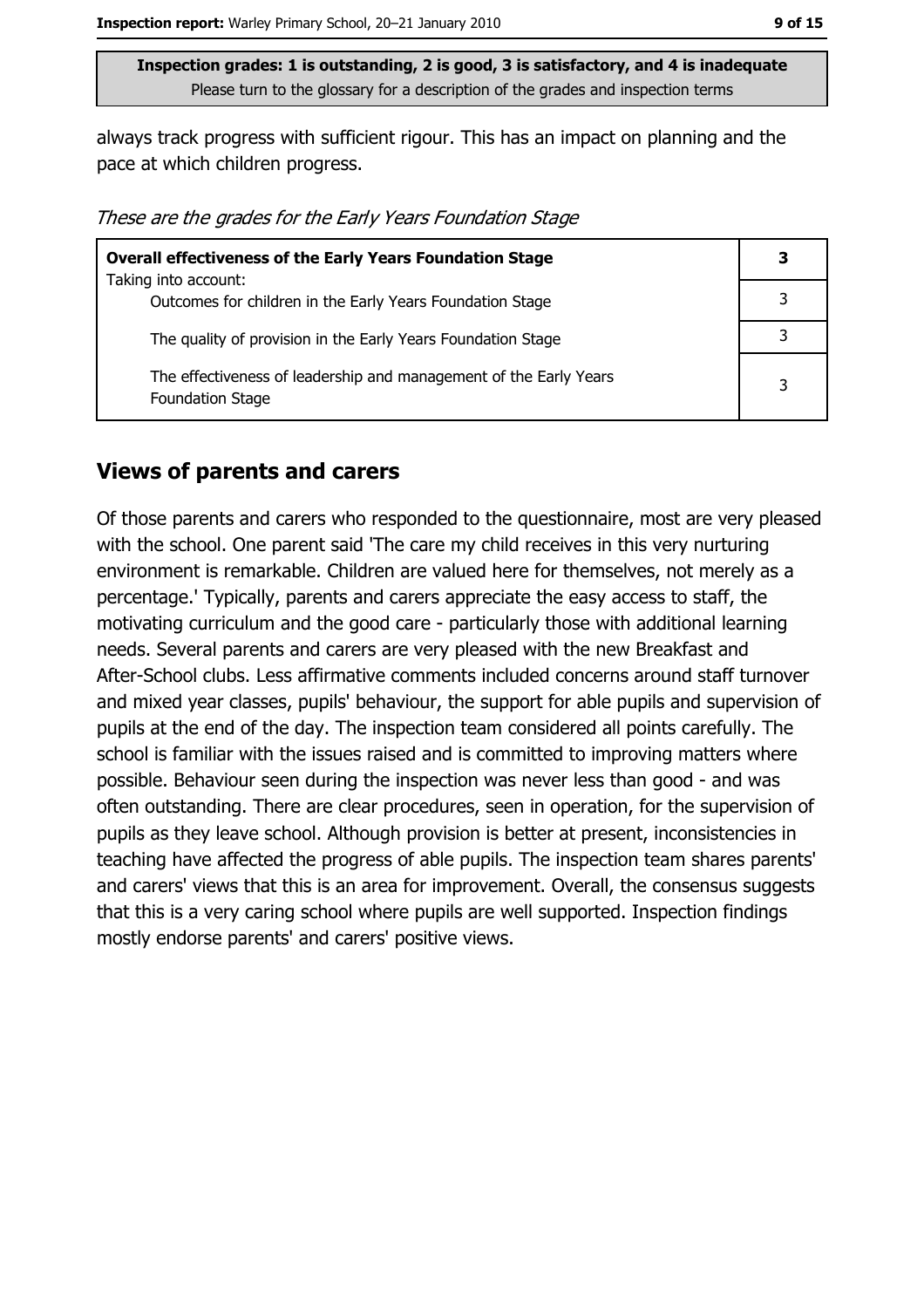#### Responses from parents and carers to Ofsted's questionnaire

Ofsted invited all the registered parents and carers of pupils registered at Warley Primary School to complete a questionnaire about their views of the school.

In the questionnaire, parents and carers were asked to record how strongly they agreed with 13 statements about the school. The inspector received 81 completed questionnaires by the end of the on-site inspection. In total, there are 154+ pupils registered at the school.

| <b>Statements</b>                                                                                                                                                                                                                                       | <b>Strongly</b><br><b>Agree</b> |               | <b>Agree</b> |               |                | <b>Disagree</b> |              | <b>Strongly</b><br>disagree |  |
|---------------------------------------------------------------------------------------------------------------------------------------------------------------------------------------------------------------------------------------------------------|---------------------------------|---------------|--------------|---------------|----------------|-----------------|--------------|-----------------------------|--|
|                                                                                                                                                                                                                                                         | <b>Total</b>                    | $\frac{1}{2}$ | <b>Total</b> | $\frac{0}{0}$ | <b>Total</b>   | $\frac{1}{2}$   | <b>Total</b> | $\frac{1}{2}$               |  |
| My child enjoys school                                                                                                                                                                                                                                  | 52                              | 64            | 25           | 31            | $\overline{4}$ | 5               | 0            | $\mathbf 0$                 |  |
| The school keeps my child<br>safe                                                                                                                                                                                                                       | 51                              | 63            | 28           | 35            | $\overline{2}$ | $\overline{2}$  | 0            | 0                           |  |
| The school informs me<br>about my child's progress                                                                                                                                                                                                      | 32                              | 40            | 45           | 56            | $\overline{2}$ | $\overline{2}$  | 0            | $\mathbf 0$                 |  |
| My child is making enough<br>progress at this school                                                                                                                                                                                                    | 33                              | 41            | 43           | 53            | 5              | 6               | 0            | 0                           |  |
| The teaching is good at this<br>school                                                                                                                                                                                                                  | 41                              | 51            | 37           | 46            | $\mathbf{1}$   | $\mathbf{1}$    | 0            | $\mathbf 0$                 |  |
| The school helps me to<br>support my child's learning                                                                                                                                                                                                   | 32                              | 40            | 45           | 56            | $\overline{2}$ | $\overline{2}$  | 0            | $\mathbf 0$                 |  |
| The school helps my child to<br>have a healthy lifestyle                                                                                                                                                                                                | 37                              | 46            | 43           | 53            | $\mathbf{1}$   | 1               | 0            | 0                           |  |
| The school makes sure that<br>my child is well prepared for<br>the future (for example<br>changing year group,<br>changing school, and for<br>children who are finishing<br>school, entering further or<br>higher education, or<br>entering employment) | 22                              | 27            | 46           | 57            | $\overline{4}$ | 5               | 7            | 9                           |  |
| The school meets my child's<br>particular needs                                                                                                                                                                                                         | 37                              | 46            | 38           | 47            | 6              | $\overline{7}$  | 0            | $\mathbf 0$                 |  |
| The school deals effectively<br>with unacceptable behaviour                                                                                                                                                                                             | 19                              | 23            | 48           | 59            | 9              | 11              | 3            | 4                           |  |
| The school takes account of<br>my suggestions and<br>concerns                                                                                                                                                                                           | 31                              | 38            | 42           | 52            | $\overline{2}$ | $\overline{2}$  | 4            | 5                           |  |
| The school is led and<br>managed effectively                                                                                                                                                                                                            | 28                              | 35            | 46           | 57            | 3              | $\overline{4}$  | $\mathbf{1}$ | $\mathbf{1}$                |  |
| Overall, I am happy with my<br>child's experience at this<br>school                                                                                                                                                                                     | 45                              | 56            | 30           | 37            | 3              | $\overline{4}$  | $\mathbf{1}$ | $\mathbf{1}$                |  |

The table above summarises the responses that parents and carers made to each statement. The percentages indicate the proportion of parents and carers giving that response out of the total number of completed questionnaires. Where one or more parents and carers chose not to answer a particular question, the percentages will not add up to 100%.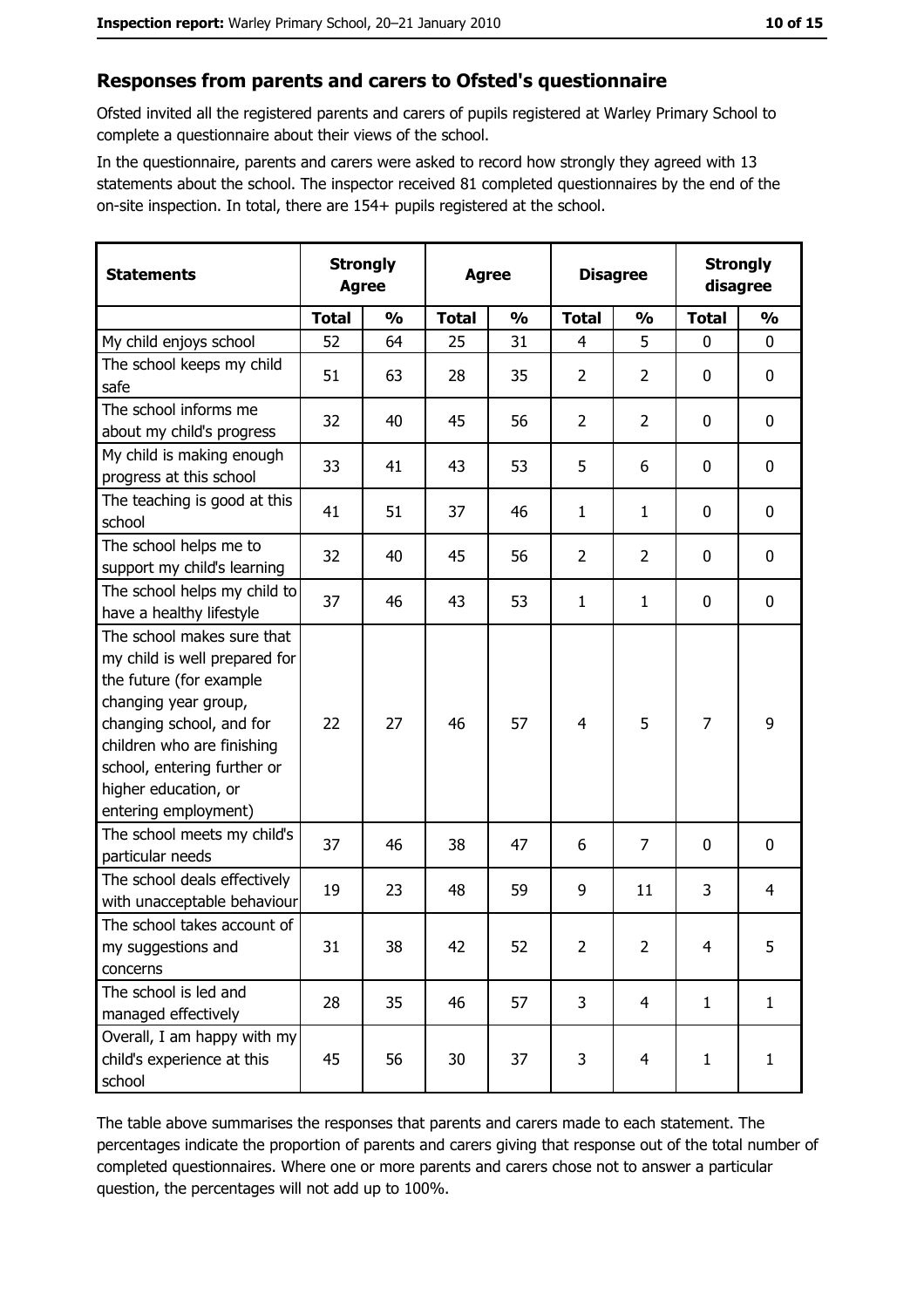# Glossary

| Grade   | <b>Judgement</b> | <b>Description</b>                                                                                                                                                                                                               |  |
|---------|------------------|----------------------------------------------------------------------------------------------------------------------------------------------------------------------------------------------------------------------------------|--|
| Grade 1 | Outstanding      | These features are highly effective. An oustanding<br>school provides exceptionally well for its pupils' needs.                                                                                                                  |  |
| Grade 2 | Good             | These are very positive features of a school. A school<br>that is good is serving its pupils well.                                                                                                                               |  |
| Grade 3 | Satisfactory     | These features are of reasonable quality. A satisfactory<br>school is providing adequately for its pupils.                                                                                                                       |  |
| Grade 4 | Inadequate       | These features are not of an acceptable standard. An<br>inadequate school needs to make significant<br>improvement in order to meet the needs of its pupils.<br>Ofsted inspectors will make further visits until it<br>improves. |  |

# What inspection judgements mean

### Overall effectiveness of schools inspected between September 2007 and July 2008

|                       | Overall effectiveness judgement (percentage of<br>schools) |      |                     |                   |
|-----------------------|------------------------------------------------------------|------|---------------------|-------------------|
| <b>Type of school</b> | <b>Outstanding</b>                                         | Good | <b>Satisfactory</b> | <b>Inadequate</b> |
| Nursery schools       | 39                                                         | 58   | 3                   | 0                 |
| Primary schools       | 13                                                         | 50   | 33                  | 4                 |
| Secondary schools     | 17                                                         | 40   | 34                  | 9                 |
| Sixth forms           | 18                                                         | 43   | 37                  | $\overline{2}$    |
| Special schools       | 26                                                         | 54   | 18                  | $\overline{2}$    |
| Pupil referral units  | 7                                                          | 55   | 30                  | 7                 |
| All schools           | 15                                                         | 49   | 32                  | 5                 |

New school inspection arrangements were introduced on 1 September 2009. This means that inspectors now make some additional judgements that were not made previously.

The data in the table above were reported in The Annual Report of Her Majesty's Chief Inspector of Education, Children's Services and Skills 2007/08.

Percentages are rounded and do not always add exactly to 100. Secondary school figures include those that have sixth forms, and sixth form figures include only the data specifically for sixth form inspection judgements.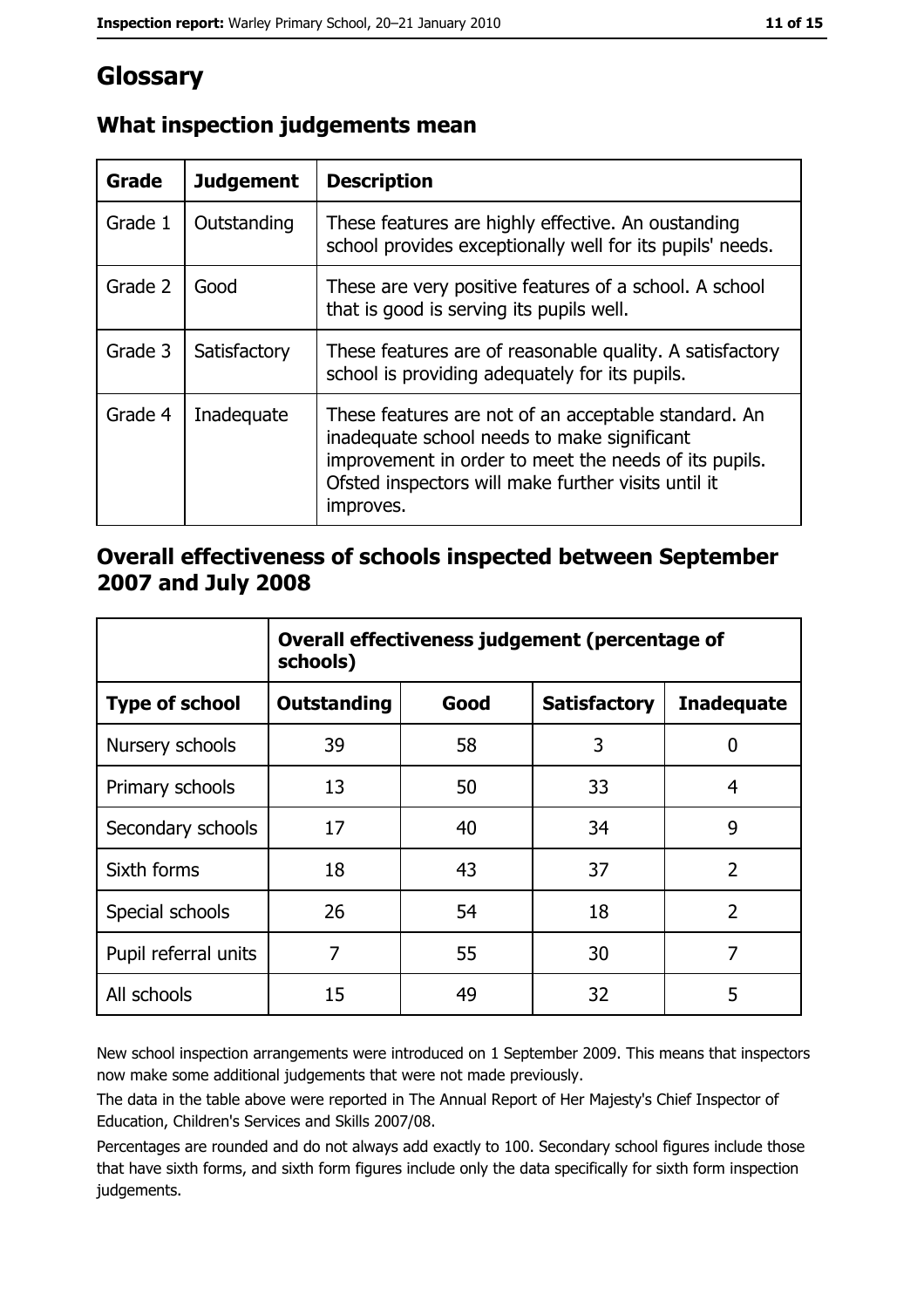# **Common terminology used by inspectors**

| Achievement:                  | the progress and success of a pupil in<br>their learning, development or training.                                                                                                                                                                                                                           |
|-------------------------------|--------------------------------------------------------------------------------------------------------------------------------------------------------------------------------------------------------------------------------------------------------------------------------------------------------------|
| Attainment:                   | the standard of the pupils' work shown by<br>test and examination results and in<br>lessons.                                                                                                                                                                                                                 |
| Capacity to improve:          | the proven ability of the school to<br>continue improving. Inspectors base this<br>judgement on what the school has<br>accomplished so far and on the quality of<br>its systems to maintain improvement.                                                                                                     |
| Leadership and management:    | the contribution of all the staff with<br>responsibilities, not just the headteacher,<br>to identifying priorities, directing and<br>motivating staff and running the school.                                                                                                                                |
| Learning:                     | how well pupils acquire knowledge,<br>develop their understanding, learn and<br>practise skills and are developing their<br>competence as learners.                                                                                                                                                          |
| <b>Overall effectiveness:</b> | inspectors form a judgement on a school's<br>overall effectiveness based on the findings<br>from their inspection of the school. The<br>following judgements, in particular,<br>influence what the overall effectiveness<br>judgement will be.                                                               |
|                               | The school's capacity for sustained<br>improvement.<br>Outcomes for individuals and groups<br>of pupils.<br>The quality of teaching.<br>The extent to which the curriculum<br>meets pupil's needs, including where<br>relevant, through partnerships.<br>The effectiveness of care, guidance<br>and support. |
| Progress:                     | the rate at which pupils are learning in<br>lessons and over longer periods of time. It<br>is often measured by comparing the<br>pupils' attainment at the end of a key<br>stage with their attainment when they<br>started.                                                                                 |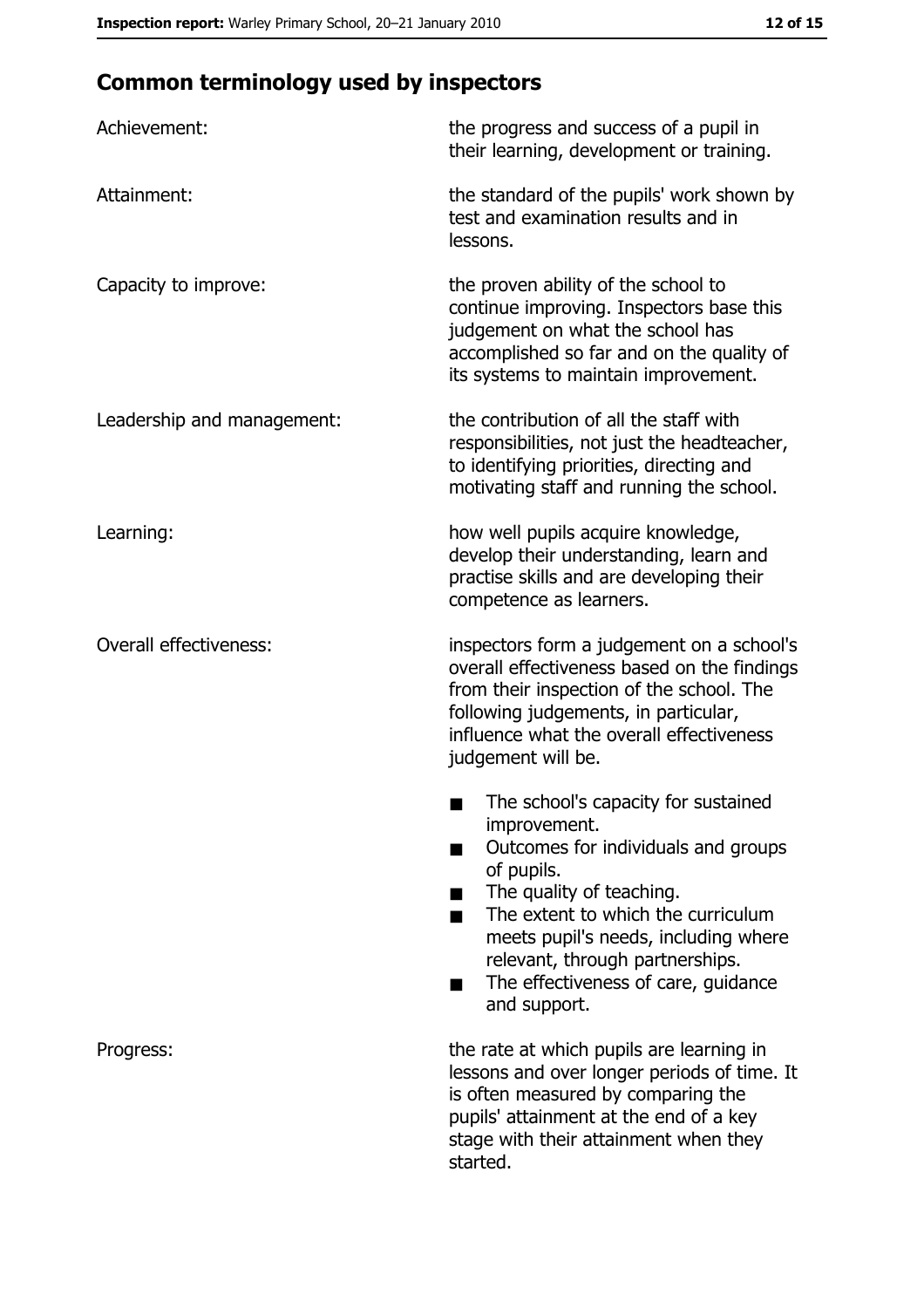This letter is provided for the school, parents and carers to share with their children. It describes Ofsted's main findings from the inspection of their school.



23 January 2010

**Dear Pupils** 

Inspection of Warley Primary School, Brentwood, Essex, CM14 5LF

Thank you for making us so welcome when we visited your school. We enjoyed meeting you and spending time in your lessons. We found that yours is a satisfactory school, and it has improved and has some important strengths.

Our main findings are as follows.

You behave well, are courteous and friendly, and work hard.

Standards are average in Year 6 and have risen overall in recent years. Other than the really able pupils, those of you who are older are making good progress.

Teachers work hard and generally support you well in your learning, although the pace could be a bit more challenging in Years 1 and 2.

While children in Reception make satisfactory progress overall, they make good progress in developing their knowledge of letters and sounds.

The school makes sure that you are cared for well.

You conduct yourselves extremely safely and have a good understanding of how important it is to eat healthily.

The curriculum is good. You go on a wide range of visits and are able to take part in lots of clubs which support your personal development well.

Those of you who find learning difficult get extra help, so that you can keep up.

Adults who lead the school deal effectively with issues which arise.

We are asking the school to make the following changes so that you do even better.

Make sure that teachers make better use of your individual targets in English and mathematics, so that you make the best possible progress.

Ensure that teachers carefully check children's progress in the Early Years Foundation Stage to make sure that they plan the right activities to help children progress at a faster rate.

Provide challenging work in all years for those pupils who find learning easy and need to make even better progress.

You can help by continuing to work hard and do your best. We hope that you will have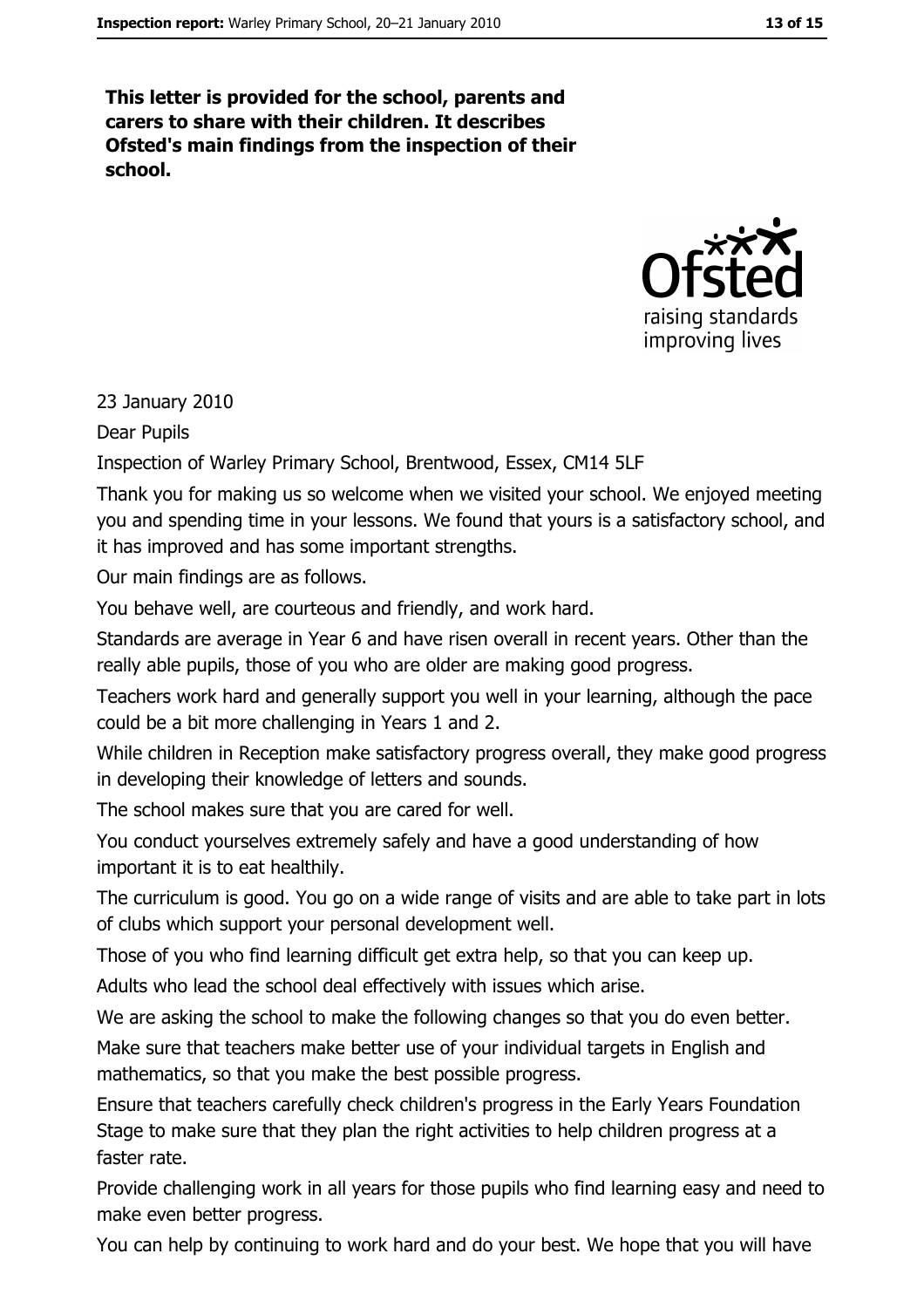every success in the future. Yours faithfully George Logan Lead inspector (on behalf of the inspection team)